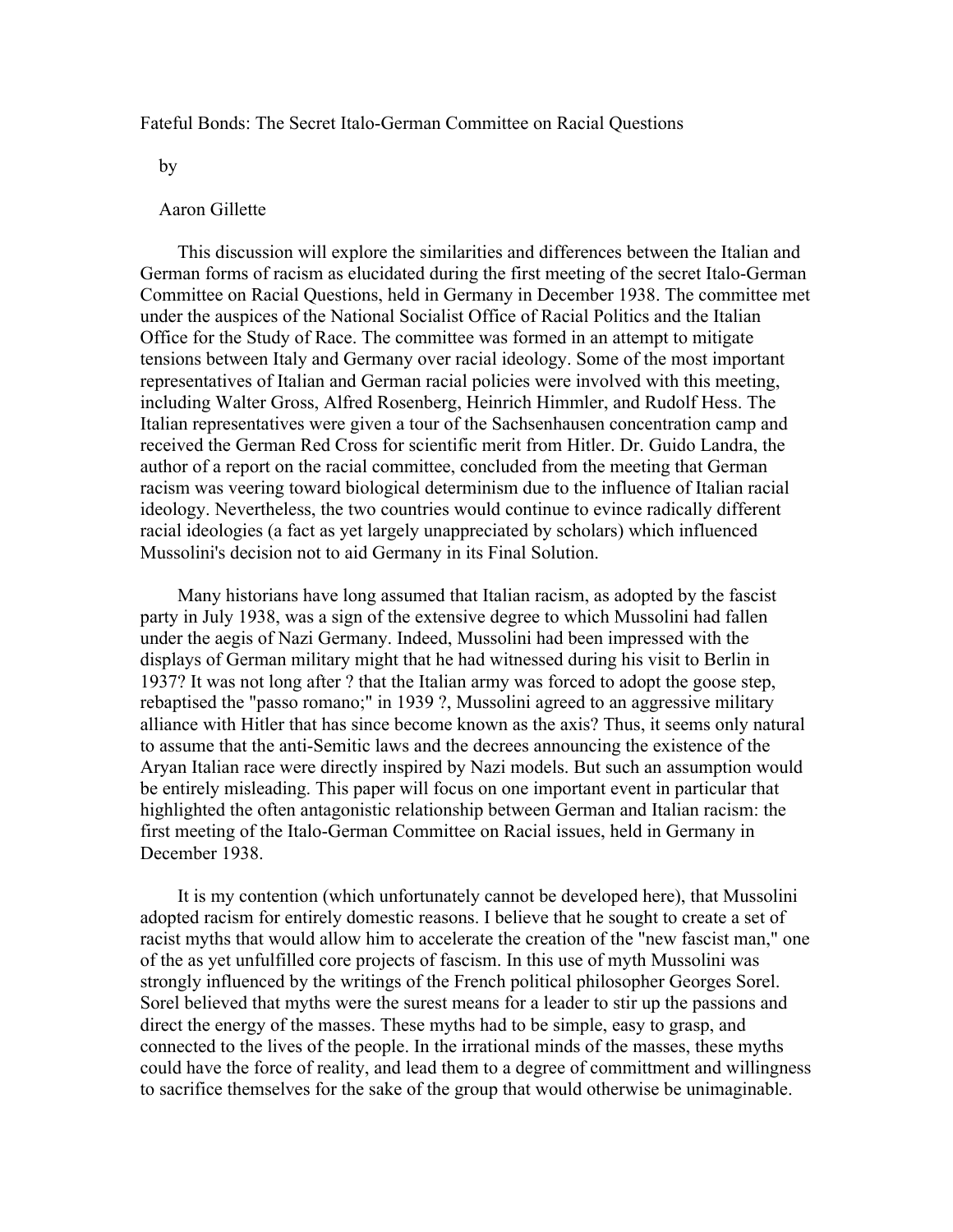Mussolini decided to elevate anti-Semitism and Italian racial identity to the status of Sorelian myths. Through them, he hoped to unify the Italian people and develop in them a new fascist and racist identity. The Jews were set up as the foil against which the "good" Italian would be formed. Mussolini never permanently settled on a racial model for the gentile Italian. In 1938, still enthralled by the seeming invincibility of German martial ardor, Mussolini decided to model the new Italian after his German allies. The modern Germans, Mussolini believed, retained the tough, steely discipline and warrior spirit of the Italians' own ancestors, the Romans. The German or Nordic model, precarious to begin with, would give way to a more nativist, Mediterranean racial identity some months later, by February 1938. Even during the "pro-Nordic" phase of Italian racial identity, from June 1938 to February 1939, the Italians were acutely conscious of German refusal to take the new Italian racial identity seriously. Though both sides sought cooperation on racial issues, German disdain for their Italian partners, rooted in centuries of anti-Italian sentiments, continued to resurface.

 Most significant in this regard was Dr. Rudolf Frerks' visit to Rome in October 1938. Frercks was Vice-Director of the Office of Racial Politics of the Nazi Party (Rassenpolitisches Amt der NSDAP). Frercks met informally with a number of the leading government officials who oversaw racial policies, including Dr. Guido Landra, Head of the Office of Racial Studies at the Ministry of Popular Culture, and the Minister of Popular Culture, Dino Alfieri. Frercks suggested to Alfieri that further Italo-German cooperation in racial issues was warranted. In fact, such contacts had been approved by Mussolini. But Landra in his discussions with Frercks made it quite obvious that such talks could only be conducted with the understanding that Italian racism was absolutely independent of the German variety. As evidence of this, Landra reminded Frercks that the Roman heritage of the Italian race, not anti-Semitism, was the cornerstone of Italian racial policy. The Italians were also upset over continued German allegations that "Negro blood" was present in the southern and central Italians. Such lingering racial slights had to cease between the two nations, Landra remarked. On the positive side, Landra was looking forward to more Italian racial scholars studying in Germany, and the possibility that an Italo-German Academy of Racial Science could eventually be established.(1)

 Landra was quite instrumental in setting up a forum to realize these aspirations, in the form of a secret "Italo-German Committee on Racial Questions."(2) This committee, which met in Germany from December 13 to 21, 1938, was quite limited in size: Landra and his Vice-Director Lino Businco represented Italy, while the German delegation was composed of Dr. Walter Gross, Head of the Office of Racial Politics of the NSDP, and his Vice-Director Dr. Frercks. The purpose of this first meeting was ostensibly "to commence a preliminary examination of the opportune means to avoid in the respective racial propaganda those arguments that could harm the amicable spirit between the two Peoples."

 As the declaration above suggests, Mussolini's own white-hot racial Germanophilia was probably cooling, perhaps as a result of adverse popular pressure in Italy. Landra, obviously on instructions from his superiors, took every opportunity to remind his hosts of the necessity of eliminating from their media the idea that certain Italian racial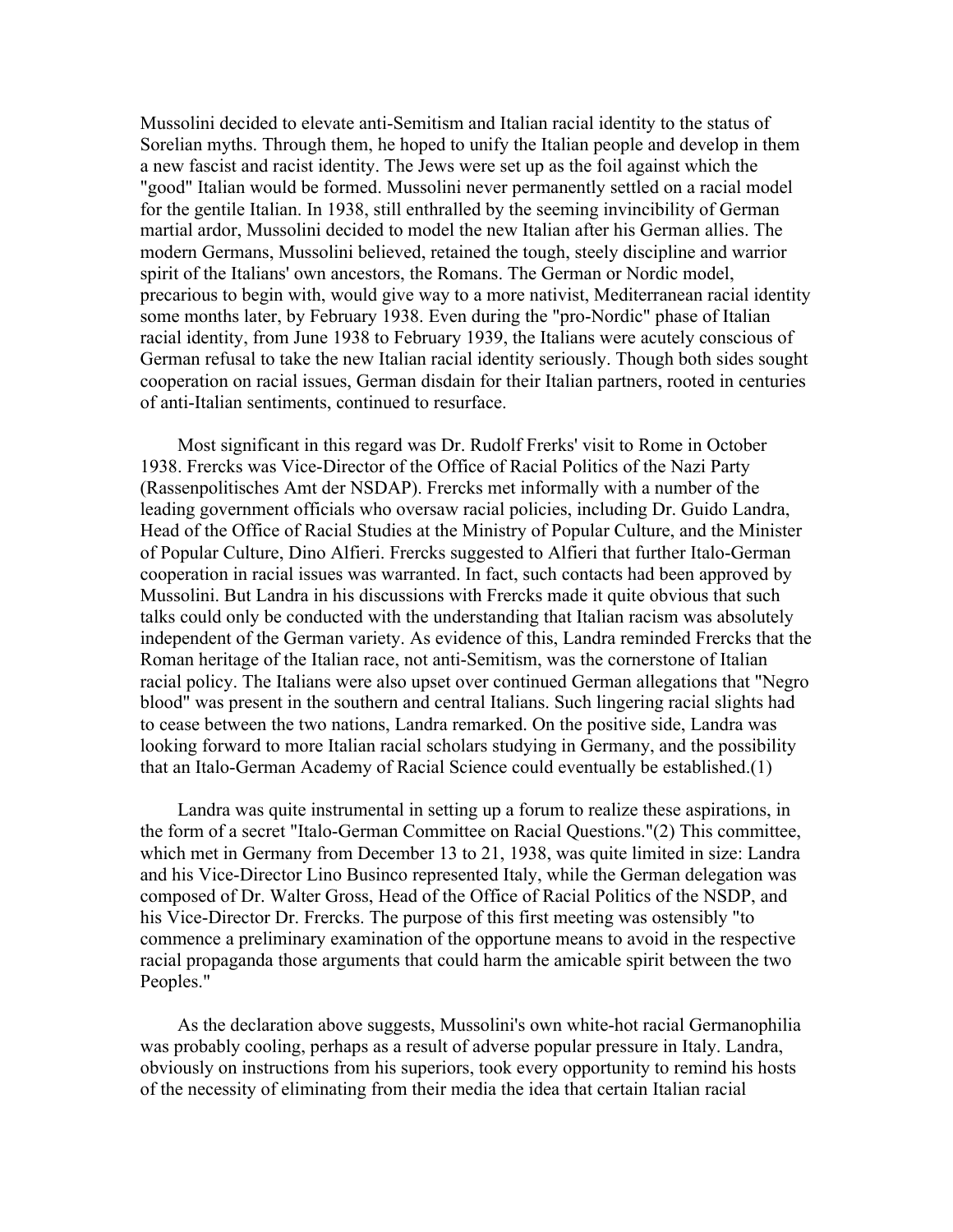elements were not Aryan (probably referring to the Mediterranean Italians of the south). He also expressed disgust over some German interpretations of the Italian Renaissance. (Here Landra is probably referring to Ludwig Woltmann's book Die Germanen und die Renaissance in Italien, which claims that almost all of the Italian Renaissance notables were Nordic). Nor did the Italian delegates neglect to criticize German attacks against the concept of Romanità (the presence in Italian culture of Roman values) and the Catholic religion. On all of these complaints, the Germans showed "understanding," almost "compliance." They claimed that such misconceptions were actually based on a faulty interpretation of Italian works, perhaps referring to the Italian anthropologist Giuseppe Sergi's claim that the Mediterranean race originated in Africa.

 Besides addressing these complaints, the Germans were determined to impress Landra and Businco with the extent and sophistication of their racial operations. The delegates met with various representatives of the Nazi elite, including Heinrich Himmler, Rudolf Hess, the racial theorist Alfred Rosenberg, and Gunter d'Alquen, director of the Black Corps. The delegates visited the School of Racial Politics in Babelsberg; saw the exhibition "Der ewige Jude" in Berlin; attended the inaugural ceremony of a local Office of Racial Politics in Reichenberg, Sudetenland; called on the Dresden and Berlin Office of Racial Politics; examined the concentration camp of Sachsenhausen near Berlin; and concluded their visit with a short trip to Munich.

 During this visit, Landra showed a strong curiosity about the radical change then taking place in German racial theory. As he wrote several days later in his official report: "The National-Socialist regime did not delay in directly establishing the uselessness and, under some aspects, the danger, of entrusting the racial question to theoretical men who conceive of their charge only as the sterile profession of rash theorists and, at least, debatable [theories]." Thus the Nazis circumvented theorists such as Alfred Rosenberg through the institution of the Office of Racial Politics, which had since re-directed German racism to more practical, "concrete and very precise notions." As a consequence of this volta face, the Office of Racial Politics decided to address the unpopularity of the Nazi party's emphasis on Nordicism as the most prominent aspect of German racism, especially among the Austrians and Sudetenlanders. In its place, the Office substituted a glorification of the "German race," the product of "a thousand year process of biological and spiritual fusion." This dramatic change in policy Landra attributed to his own mentor, Dr. Eugen Fischer, "the greatest anthropologist in the world."

 Landra implied that this change in German racial policies was inspired by the Italian example. "In essence one could say that the racial politics of the Reich, after years of experience, is today reaching as a point of arrival a doctrinal position that for Italy has been instead an original point of departure" he wrote. Because of this, Landra surmised, the Office of Racial Politics probably "counts on Italian influence and support to better concentrate in its hands control over racial politics and to definitively liberate itself from the influence of those that were the first spokesmen of German racism."

 These "first spokesmen" were represented in the figure of Alfred Rosenberg. Landra reported that Rosenberg looked to be "an ailing and weak person effected by a profound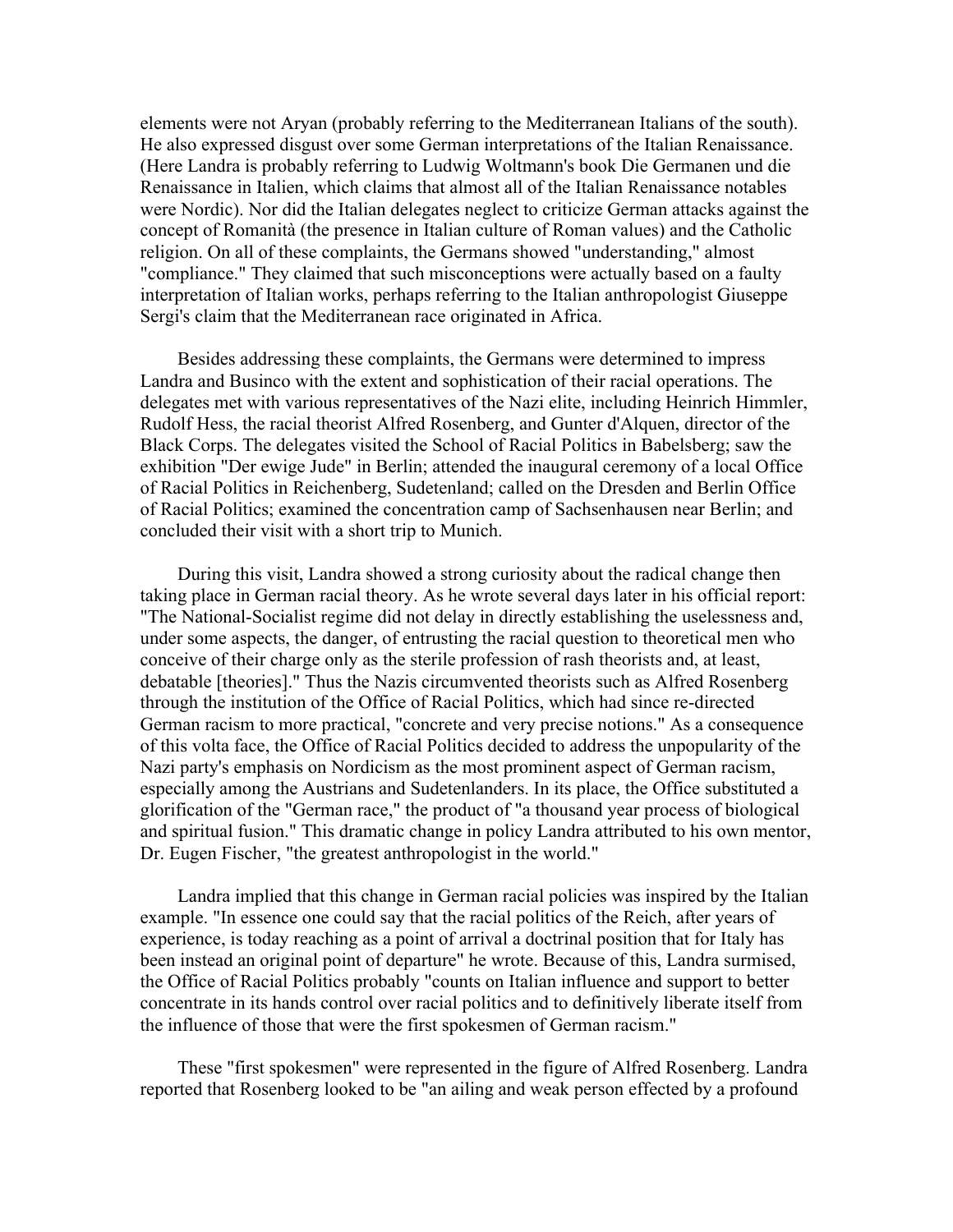melancholy," almost an allegory for the current state of Rosenberg's racial theories in Germany, at least from Landra's perspective. Rosenberg's spiritualistic, anti-Catholic and anti-Roman racism was a model for the Italian Nordicist Giulio Cogni but was strongly resented by Landra and many other Italians. Feeling which way the wind was blowing, Rosenberg tried to claim that he had always believed that the Catholic Church in Italy was not an Asiatic import, but the Italian national religion. He had never intended to attack the religion of Italy, he told Landra, nor the concept of Romanità, but only the international Church which devoted its attention to political matters. Still he saw fit to advise Landra that the racial question in Italy should not restrict itself simply to a biological vision, but should also elevate itself to a vision of ideal spirituality. Landra coolly retorted that "since the beginning the Italian racial movement contemplated at once the biological and spiritual aspects of the problem." Not surprisingly, Rosenberg was "deeply saddened" to see "already in the official direction of German racism the first signs of Italian influence," Landra noted.

 Whereas the Office of Racial Politics, under the ultimate supervision of Rudolf Hess, was moving in a more biological and scientific direction, according to Landra, Himmler's operation was drifting in the opposite direction, toward racial spiritualism. Himmler informed Landra that the S.S. no longer laid as much stress on choosing men of a particular anthropological type, but now selected them increasingly for their spiritual attributes. "Now it depends not so much on the color of their hair or a given cephalic index," Landra explained, "but rather if they have the psychological quality belonging to the ideal and heroic model of the German race."

 At the conclusion of the visit, Gross and Landra developed a series of modest proposals meant to give the meeting some substance. They endorsed Landra's earlier idea of an "Italo-German Society or Academy for Racial Studies" which could facilitate mutual understanding and "increasingly inspire a greater respect [for racism] precisely in those intellectual classes that in Germany as well as in Italy are the most resistant to accept the new ideas." In addition, the Academy could supervise scientific work and popular publications on race with an eye to eliminating any themes that could lead to conflict between the two countries.

 Related to the above proposal, Landra and Gross suggested that the German and Italian racial offices formally consult their opposite number before allowing publications from the other country to be translated. This would "avoid the translation and the diffusion of books that do not respect or at least do not come close to the orthodox thought of the politics of the two countries."

 Given the quasi-academic nature of the German and Italian Racial Offices, it is not surprising that the Committee included among its proposals a suggestion to increase the exchange of university students interested in racial studies. Germans could study colonial questions at Italian "Institutes and Museums already strongly committed to this goal" whereas Italian students could profit from German expertise on eugenic and hereditary questions.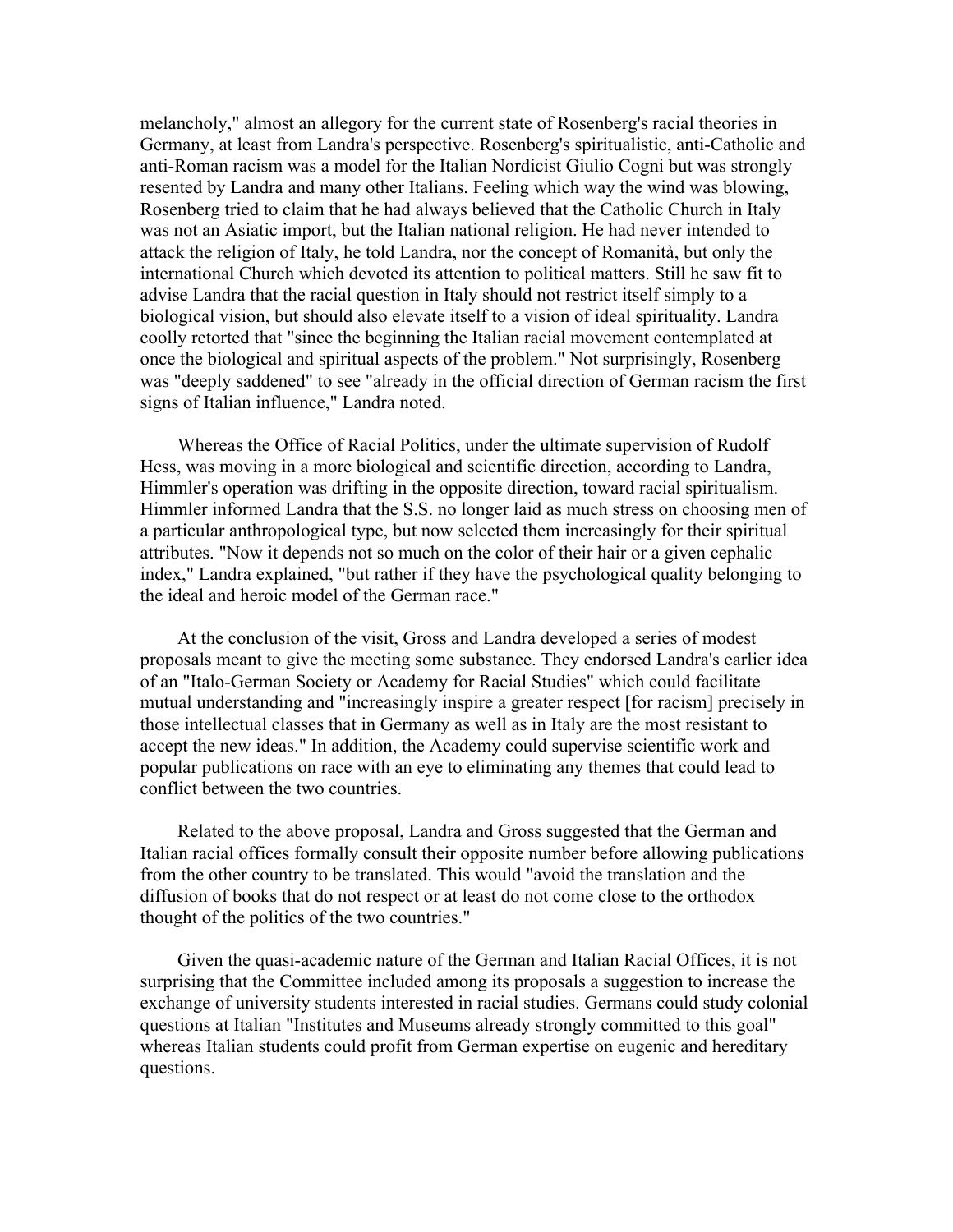The Committee also proposed a basic exchange of data, consisting of "statistics, photographs, and news of racial propaganda with reference to the current important problems." Such an exchange, Landra promised, would enable Italy to justify its "natural aspirations" to German people, through "the far reaching German racial organizations."

 The final proposal hammered home the original purpose of Landra's visit by declaring "the necessity of producing a concrete study that fixes in an accord the themes which must be avoided in the racial field that would otherwise have unpleasant consequences for the amicable feelings between the two Peoples."

 In line with a meeting that was more style than substance, Adolf Hitler himself awarded Landra the Order of the German Red Cross first class, and Businco the same decoration second class, thus symbolizing the Furher's appreciation for the work the Italians had done in spreading the gospel of racism. Before Landra left Germany, he agreed with Hess that the next meeting of the Italo-German Committee would occur in Italy in the middle of February, 1939. Though both governments approved the accords reached in this meeting, the second was destined never to take place.(3)

 On February 15, less than a month after his triumphant visit to Germany, Landra was removed from the direction of the Racial Office and replaced by Sabato Visco, a committed Mediterraneanist and one of Landra's opponents. Landra was allowed to stay on at the Office only as a technical consultant.(4) Several years later Landra would complain that he was never told why he had been removed from his pos t.(5) We might surmise, however, that his dismissal was a product of Mussolini's growing alienation from any hint of reliance on German racial models, or the "Nordic-Aryan" orientation of Italian racism once so proudly declared by the Ministry of Popular Culture.(6) Landra's close connection to Eugen Fischer, and the zeal he had shown in establishing formal links with the Germans in matters of racial policy, probably compromised Landra too much in Mussolini's eyes to allow him to remain as head of the Racial Office. His replacement by the well-respected Mediterraneanist Sabato Visco was probably meant to quiet those who objected to the racial alliance with Germany. It is also suggestive that when Landra spoke on "The Scientific and Political Problem of Race in Italy" at the University of Berlin only little more than a week after he was demoted, his speech was noteworthy because of its denunciation of the concept of Nordic superiority and its assertion that the Italians were no less a superior race than were the Germans.(7)

 Thus we see that even during their most collegial phase, Italian and German racism had irreconcilable differences. The Italians never asserted as virulent an anti-Semitism as did their Nazi allies. Furthermore, the fascist ideology concerning the racial identity of the Italians was more oriented toward ancient Roman and native Italian models than it was the Aryan and Nordic ideals evinced by the Germans. These differences were further exacerbated by important anti-Nordic ideologues in Italy's government and intelligentsia. This faction would attempt to sabotage any further attempts to reconcile Italian and German racism. Indeed, the fierce polemics that swirled around the Italian concepts of race would help to turn Italian fascists against one another, and so aid in the collapse of the fascist regime in July, 1943.